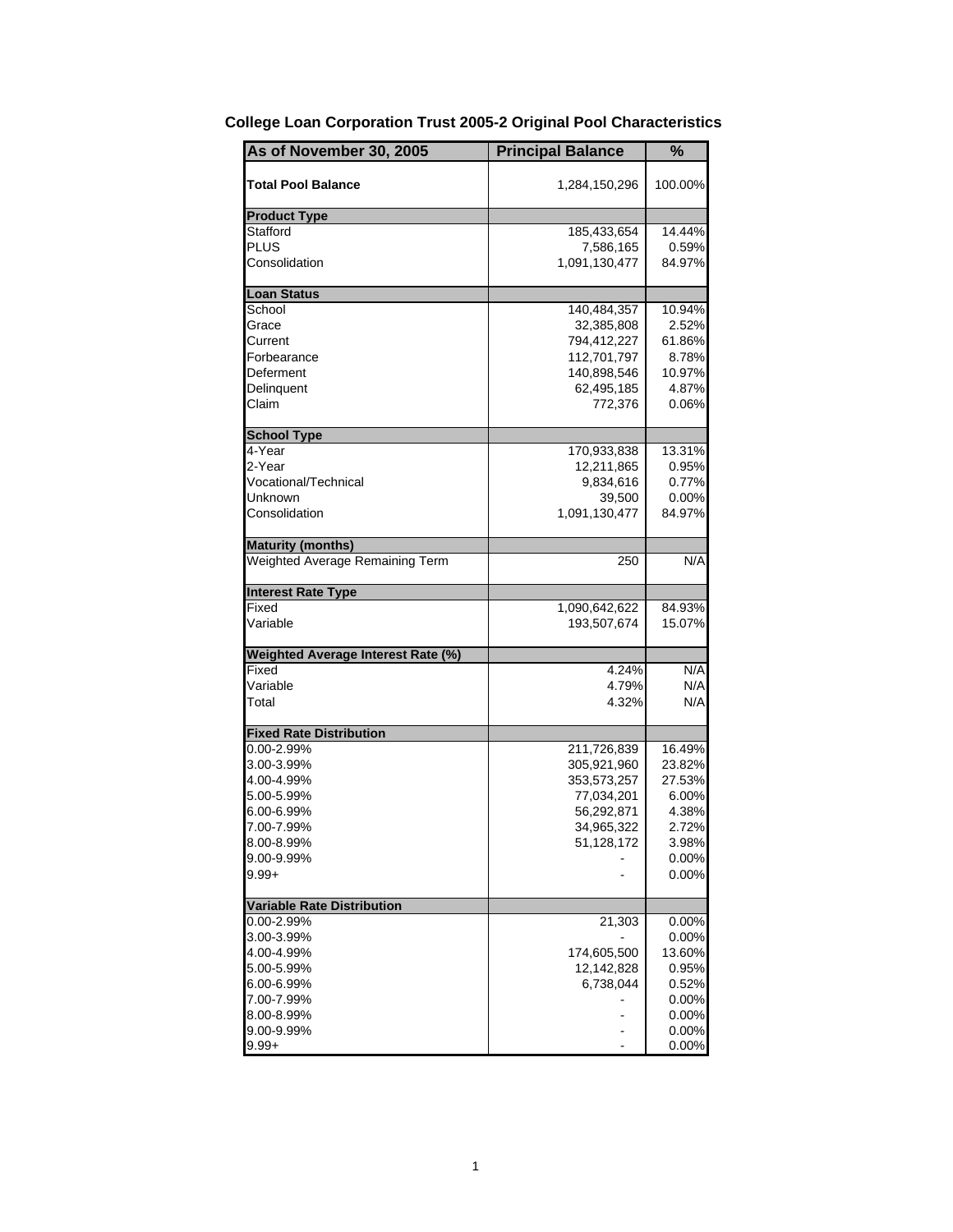| As of November 30, 2005         | <b>Principal Balance</b> | $\frac{9}{6}$   |
|---------------------------------|--------------------------|-----------------|
|                                 |                          |                 |
| <b>Geographic Concentration</b> |                          |                 |
| AΚ                              | 2,617,338                | 0.20%           |
| AL<br>AR                        | 14,422,393               | 1.12%           |
| AΖ                              | 5,435,638                | 0.42%           |
| СA                              | 38,068,058               | 2.96%<br>12.92% |
| CO                              | 165,922,313              | 2.38%           |
| CТ                              | 30,521,659<br>16,520,844 | 1.29%           |
| DC                              |                          | 0.32%           |
| DE                              | 4,106,221                | 0.23%           |
| FL                              | 2,930,797<br>60,953,382  |                 |
| GA                              |                          | 4.75%           |
|                                 | 42,752,228               | 3.33%           |
| HI                              | 7,085,836                | 0.55%           |
| IA                              | 13,537,360               | 1.05%           |
| ID                              | 6,827,358                | 0.53%           |
| IL                              | 48,113,994               | 3.75%           |
| IN                              | 16,862,343               | 1.31%           |
| ΚS                              | 10,441,430               | 0.81%           |
| KY                              | 11,368,697               | 0.89%           |
| LA                              | 11,886,502               | 0.93%           |
| МA                              | 31,251,139               | 2.43%           |
| MD                              | 30,828,004               | 2.40%           |
| ME                              | 3,611,796                | 0.28%           |
| MI                              | 43,595,841               | 3.39%           |
| ΜN                              | 19,138,431               | 1.49%           |
| <b>MO</b>                       | 21,732,930               | 1.69%           |
| <b>MS</b>                       | 8,888,693                | 0.69%           |
| МT                              | 2,435,785                | 0.19%           |
| <b>NC</b>                       | 32,462,364               | 2.53%           |
| ND                              | 2,186,736                | 0.17%           |
| <b>NE</b>                       | 5,871,286                | 0.46%           |
| <b>NH</b>                       | 5,169,541                | 0.40%           |
| <b>NJ</b>                       | 37,817,388               | 2.94%           |
| <b>NM</b>                       | 7,898,685                | 0.62%           |
| <b>NV</b>                       | 11,072,939               | 0.86%           |
| <b>NY</b>                       | 127,108,535              | 9.90%           |
| OН                              | 53,617,104               | 4.18%           |
| ΟK                              | 11,621,905               | 0.91%           |
| ΟR                              | 20,103,839               | 1.57%           |
| PA                              | 67,824,294               | 5.28%           |
| RI                              | 3,836,489                | 0.30%           |
| SC                              | 12,155,042               | 0.95%           |
| SD                              | 2,573,892                | 0.20%           |
| ΤN                              | 20,481,483               | 1.59%           |
| ТX                              | 76,985,675               | 6.00%           |
| UT<br>VA                        | 8,606,030                | 0.67%           |
| VT                              | 33,412,049               | 2.60%           |
| WA                              | 3,144,685                | 0.24%           |
| WI                              | 29,907,948               | 2.33%           |
| WV                              | 21,934,713               | 1.71%           |
| WY                              | 5,922,417<br>1,690,419   | 0.46%           |
| Intl/Unknown                    | 8,887,830                | 0.13%<br>0.69%  |
|                                 |                          |                 |

**College Loan Corporation Trust 2005-2 Original Pool Characteristics**